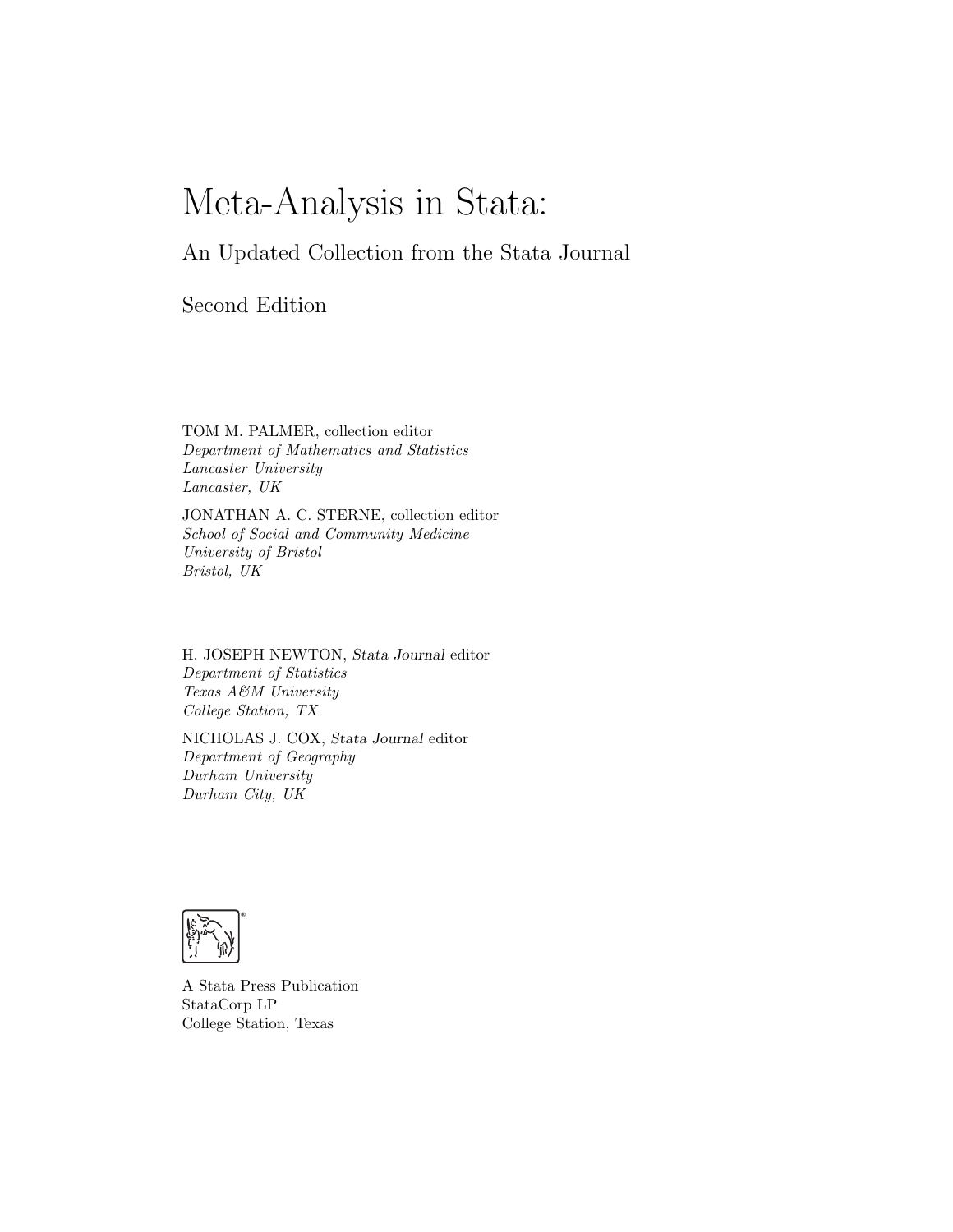

Copyright  $\odot$  2009, 2016 by StataCorp LP All rights reserved. First edition 2009 Second edition 2016

Published by Stata Press, 4905 Lakeway Drive, College Station, Texas 77845 Typeset in  $\mathbb{F}$ F<sub>E</sub>X  $2\varepsilon$ Printed in the United States of America 10 9 8 7 6 5 4 3 2 1

ISBN-10: 1-59718-147-1 ISBN-13: 978-1-59718-147-1

Library of Congress Control Number: 2015950607

No part of this book may be reproduced, stored in a retrieval system, or transcribed, in any form or by any means—electronic, mechanical, photocopy, recording, or otherwise—without the prior written permission of StataCorp LP.

Stata, **STaTa**, Stata Press, Mata, **mata**, and NetCourse are registered trademarks of StataCorp LP.

Stata and Stata Press are registered trademarks with the World Intellectual Property Organization of the United Nations.

 $\mathbb{F}\to \mathbb{F}$ 2 $\varepsilon$  is a trademark of the American Mathematical Society.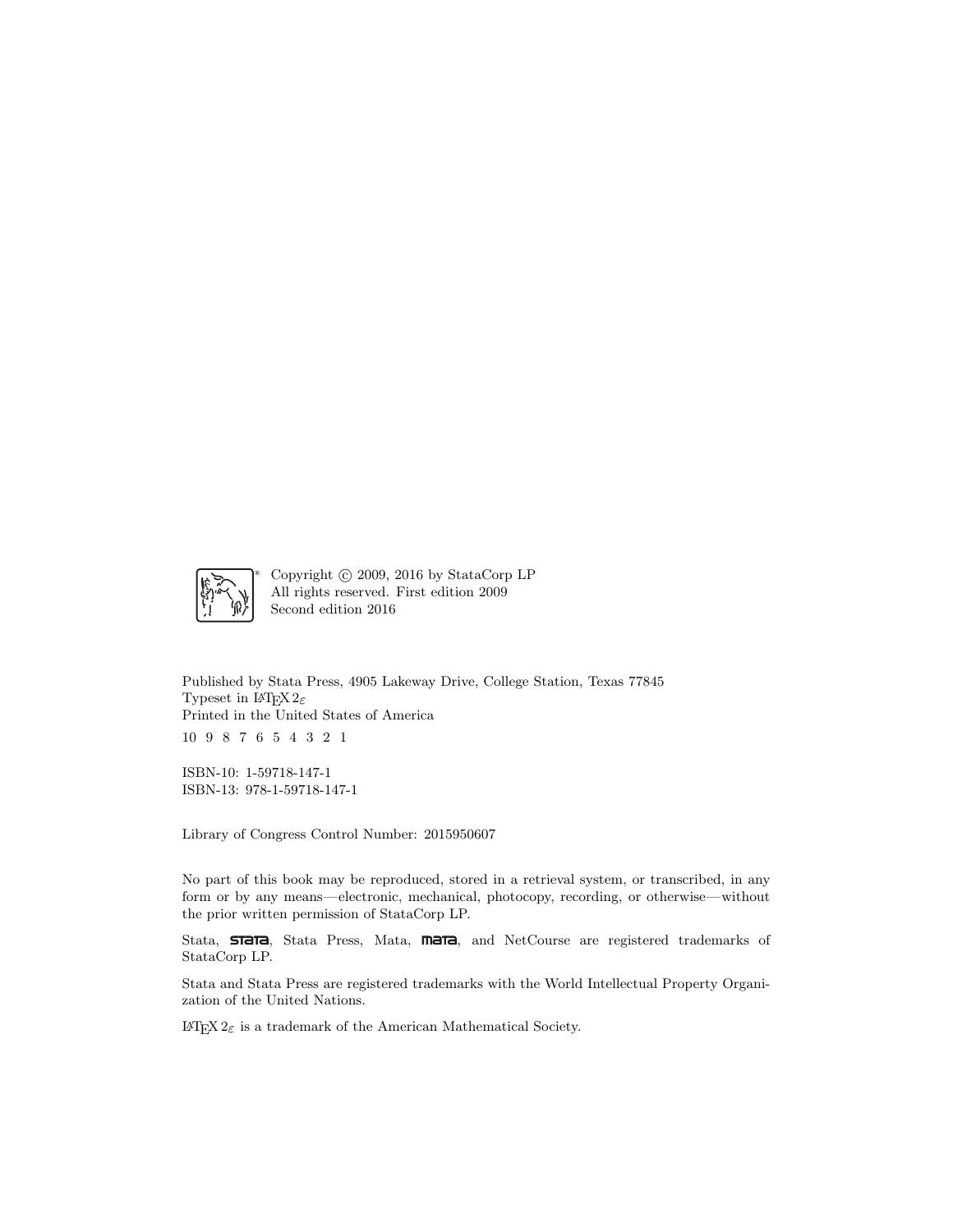## **Contents**

| Introduction to the first edition                                                                                                                           | xi           |
|-------------------------------------------------------------------------------------------------------------------------------------------------------------|--------------|
| Install the software                                                                                                                                        | XV           |
|                                                                                                                                                             |              |
| Meta-analysis in Stata: metan, metaan, metacum, and<br>$\mathbf{1}$                                                                                         |              |
| metap                                                                                                                                                       | $\mathbf{1}$ |
|                                                                                                                                                             | 3            |
|                                                                                                                                                             |              |
| R. J. Harris, M. J. Bradburn, J. J. Deeks, R. M. Harbord, D. G. Altman, and<br>J. A. C. Sterne                                                              | 29           |
| metaan: Random-effects meta-analysisE. Kontopantelis and D. Reeves                                                                                          | 55           |
|                                                                                                                                                             | 68           |
|                                                                                                                                                             | 78           |
|                                                                                                                                                             |              |
| Meta-regression: metareg<br>$2^{\circ}$                                                                                                                     | 83           |
| Meta-regression in StataR. M. Harbord and J. P. T. Higgins                                                                                                  | 85           |
|                                                                                                                                                             | 112          |
|                                                                                                                                                             |              |
| 3 Investigating bias in meta-analysis: metafunnel, confun-<br>nel, metabias, metatrim, and extfunnel                                                        | 121          |
|                                                                                                                                                             | 124          |
| Contour-enhanced funnel plots for meta-analysis                                                                                                             |              |
|                                                                                                                                                             | 139          |
| Updated tests for small-study effects in meta-analyses                                                                                                      |              |
| R. M. Harbord, R. J. Harris, and J. A. C. Sterne                                                                                                            | 153          |
|                                                                                                                                                             | 166          |
|                                                                                                                                                             |              |
|                                                                                                                                                             | 177          |
| Nonparametric trim and fill analysis of publication bias in meta-analysis                                                                                   | 180          |
| Graphical augmentations to the funnel plot to assess the impact of a new study<br>on an existing meta-analysis  M. J. Crowther, D. Langan, and A. J. Sutton | 193          |

**Introduction to the second edition** vii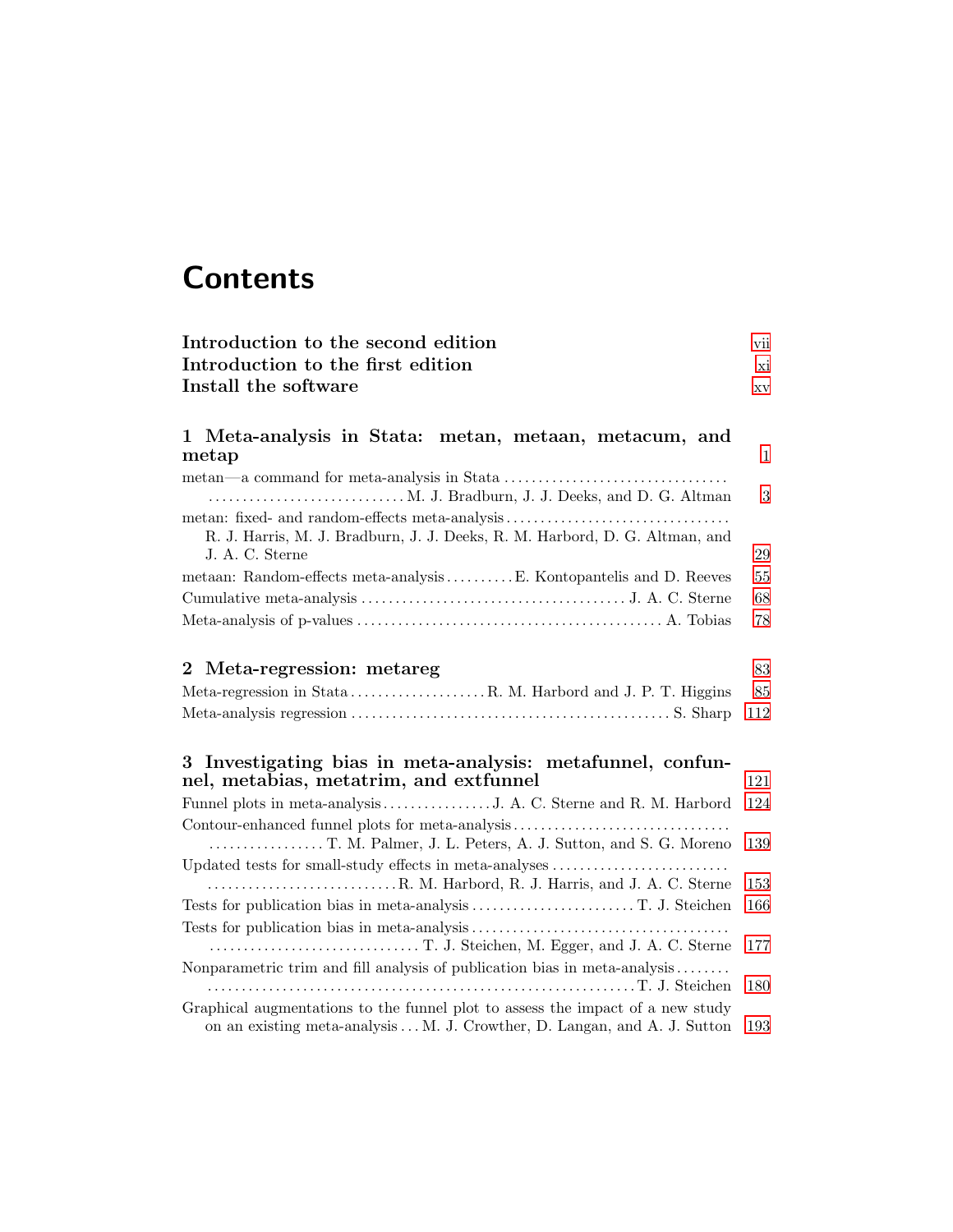| V1 | Contents |
|----|----------|

| 4 Multivariate meta-analysis: metandi, mymeta<br>metandi: Meta-analysis of diagnostic accuracy using hierarchical logistic regres- | 211 |
|------------------------------------------------------------------------------------------------------------------------------------|-----|
|                                                                                                                                    | 213 |
|                                                                                                                                    | 232 |
| Multivariate random-effects meta-regression: Updates to mymetaI. R. White                                                          | 249 |
| Individual patient data meta-analysis: ipdforest and<br>5.                                                                         |     |
| ipdmetan                                                                                                                           | 265 |
| A short guide and a forest plot command (ipdforest) for one-stage meta-analysis                                                    | 266 |
| Two-stage individual participant data meta-analysis and generalized forest plots                                                   | 280 |
| Network meta-analysis: indirect, network package,<br>6                                                                             |     |
| network_graphs package                                                                                                             | 309 |
|                                                                                                                                    |     |
| B. Miladinovic, I. Hozo, A. Chaimani, and B. Djulbegovic                                                                           | 311 |
|                                                                                                                                    | 321 |
| Visualizing assumptions and results in network meta-analysis: The network graphs                                                   |     |
|                                                                                                                                    | 355 |
| 7                                                                                                                                  |     |
| Advanced methods: glst, metamiss, sem, gsem, metacum-<br>bounds, metasim, metapow, and metapowplot                                 | 401 |
| Generalized least squares for trend estimation of summarized dose-response data                                                    |     |
|                                                                                                                                    | 404 |
|                                                                                                                                    | 422 |
| Fitting fixed- and random-effects meta-analysis models using structural equation                                                   |     |
|                                                                                                                                    | 435 |
|                                                                                                                                    |     |
| Trial sequential boundaries for cumulative meta-analyses                                                                           | 462 |
|                                                                                                                                    |     |
| M. J. Crowther, S. R. Hinchliffe, A. Donald, and A. J. Sutton                                                                      | 476 |
| Appendix                                                                                                                           | 499 |
| <b>Author index</b>                                                                                                                | 503 |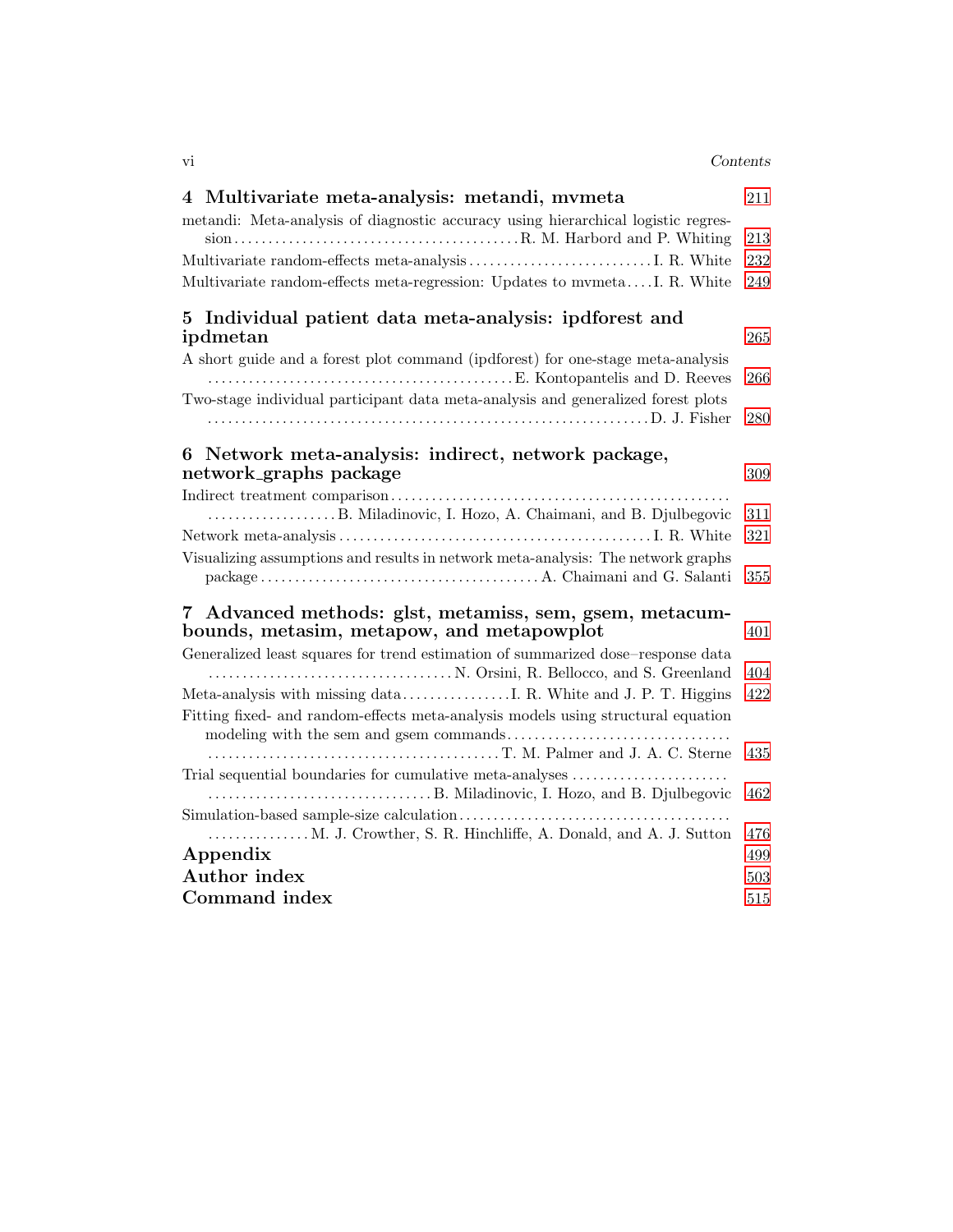(Pages omitted)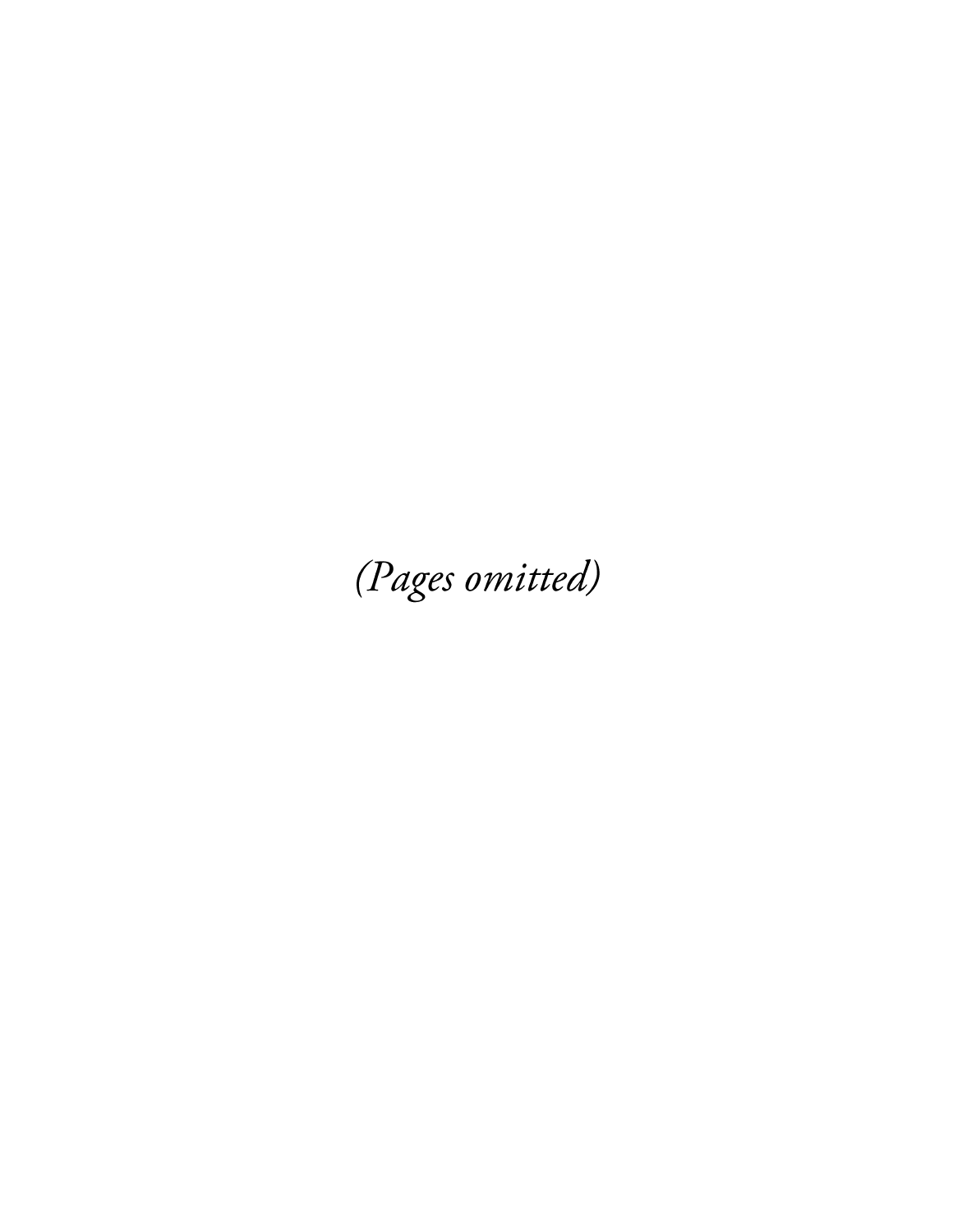## Introduction to the second edition

We are delighted that this second edition of Meta-Analysis in Stata reflects the continuing innovations in meta-analysis software made by the Stata community since the publication of the first edition in 2009. This new collection of articles about metaanalysis from the Stata Technical Bulletin and the Stata Journal includes 27 articles, of which 11 are new additions.

The main Stata meta-analysis command metan has been widely used by researchers and, according to Google Scholar, has to date been cited by over 300 articles (adding the citations for Bradburn, Deeks, and Altman [1998], Harris et al. [2008], and its listing on the Statistical Software Components archive). We hope that this collection will facilitate the widespread use of both the existing and new commands.

The new articles reflect recent methodological developments in meta-analysis and provide new commands implementing these methods. The second edition extends the structure of the first edition by including parts on multivariate meta-analysis, individual participant data (IPD) meta-analysis, and network meta-analysis.

Part 1 is concerned with fitting meta-analysis models. It additionally includes the article by Kontopantelis and Reeves (2010) describing the metaan command, which provides additional estimators for random-effects meta-analysis and can report alternative measures of heterogeneity.

Part 2 remains unchanged from the first edition.

Part 3 is concerned with investigation of bias. It additionally includes the article by Crowther, Abrams, and Lambert (2012) describing the extfunnel command, which can be used to examine the impact of a hypothetical additional study on a meta-analysis by augmenting the funnel plot with statistical significance or heterogeneity contours.

Part 4, which addresses multivariate (multiple outcomes) meta-analysis, discusses a substantial update to the mvmeta command for multivariate outcome meta-analysis as described by White (2011). The update includes multivariate meta-regression and additional postestimation reporting features, such as  $I<sup>2</sup>$  statistics for each outcome.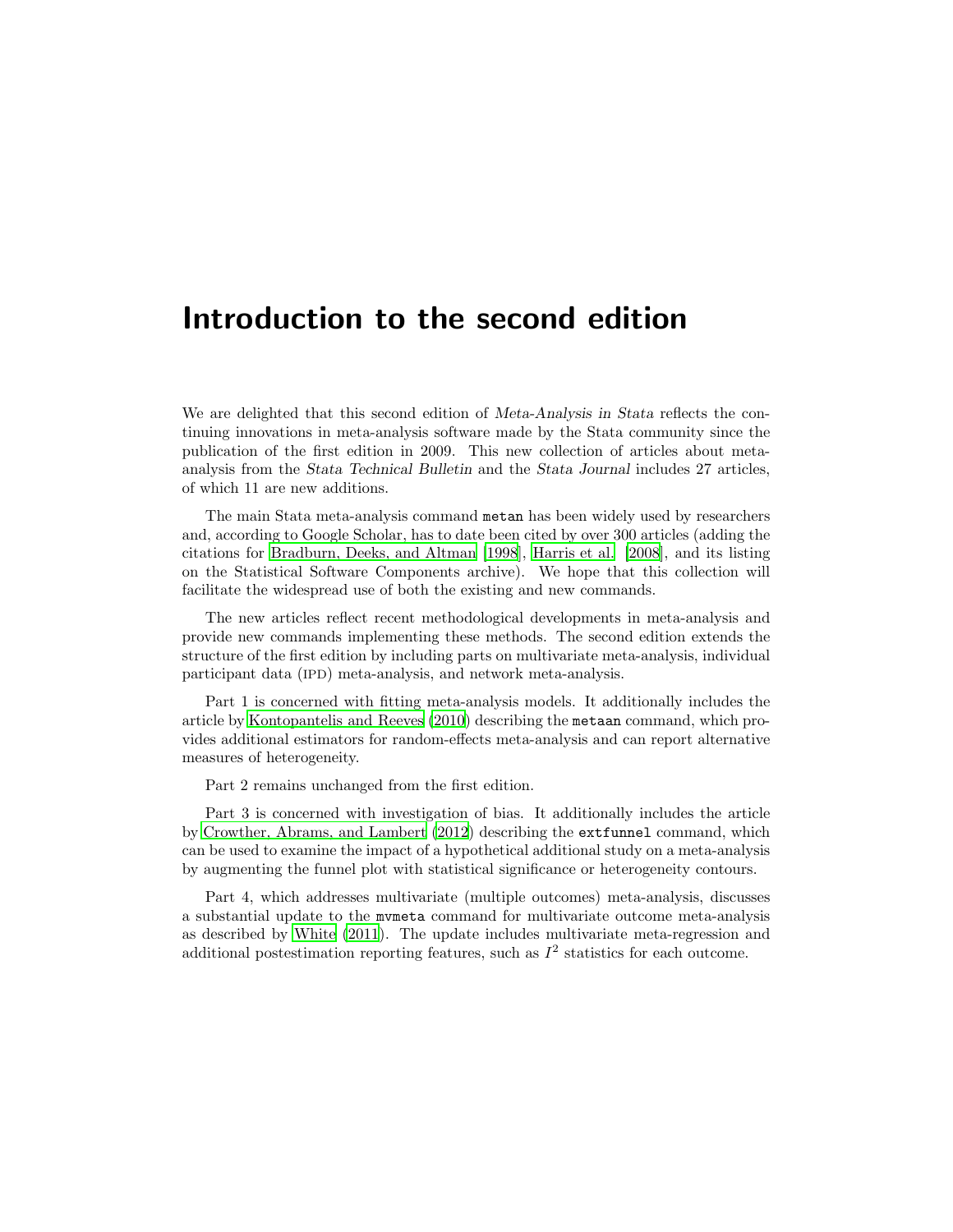Part 5 is a new collection of commands for IPD meta-analysis. The article by Kontopantelis and Reeves (2013) describes the ipdforest command, which performs IPD meta-analysis using either hierarchical linear or logistic regression and can provide a forest plot. A two-stage approach to IPD meta-analysis is described by Fisher (2015) and implemented in the ipdmetan command. The command can incorporate studies reporting both IPD and study-level (aggegrate) data and has options to fine tune the forest plots in such settings.

Part 6 includes three new articles on network meta-analysis, which is a major recent development in meta-analysis methodology (Bucher et al. 1997, Caldwell, Ades, and Higgins 2005; Salanti et al. 2008; Salanti 2012). The first article, by Miladinovic et al. (2014), concerns comparisons of treatments in the absence of direct evidence between them (so-called indirect comparisons). The second article, by White (Forthcoming), presents the network suite of commands for network meta-analysis, which is centered around fitting network meta-analysis models with the multivariate normal approach using mvmeta. Third the article, by Chaimani and Salanti (Forthcoming), describes the network graphs package of graphical commands for network meta-analysis. These commands have been designed to work with the same data structures as those provided by the network suite.

Part 7 includes articles on various advanced meta-analysis methods. New articles include that by Crowther et al. (2013), which provides the metasim, metapow, and metapowplot commands. These estimate the probability that the conclusions of a meta-analysis will change given the inclusion of a hypothetical new study and are based on the methodology of Sutton et al. (2007). Stata 12 and 13 introduced the sem and gsem commands for structural equation modeling. These commands are very flexible and allow a wide range of constraints to be placed on the parameters in the model. Palmer and Sterne (Forthcoming) describe how these features enable these commands to fit fixed- and random-effects meta-analysis models, including metaregression and multivariate meta-analysis models. Cumulative meta-analysis was discussed in the first edition by Sterne (1998). Through their metacumbounds command, Miladinovic, Hozo, and Djulbegovic (2013) automate the use of the "ldbounds" package for R (Casper and Perez 2014). This command implements trial sequential boundaries for cumulative meta-analyses for controlling the type I error of the meta-analysis.

Information about user-written commands for meta-analysis can be obtained by typing help meta in Stata. In addition to this, Stata maintains a frequently asked questions on meta-analysis at

http://www.stata.com/support/faqs/statistics/meta-analysis/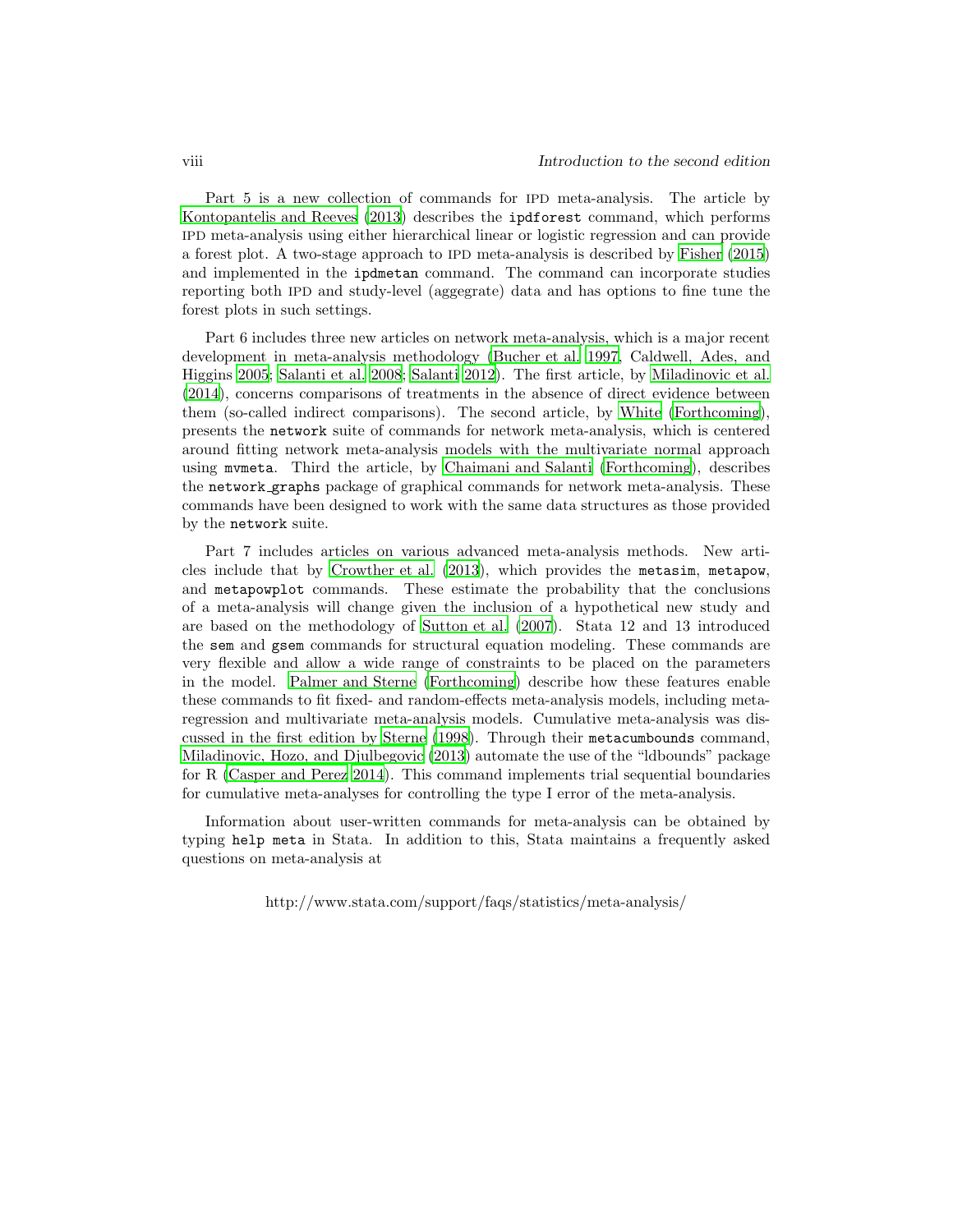We hope that this second edition of articles about meta-analysis repeats the success of the first edition and continues to encourage users to implement the latest methods for meta-analysis in new Stata commands.

> Tom M. Palmer and Jonathan A. C. Sterne August 2015

#### 1 References

- Bradburn, M. J., J. J. Deeks, and D. G. Altman. 1998. sbe24: metan—an alternative meta-analysis command. Stata Technical Bulletin 44: 4–15. Reprinted in Stata Technical Bulletin Reprints, vol. 8, pp. 86–100. College Station, TX: Stata Press. (Reprinted in this collection on pp. 3–28.)
- Bucher, H. C., G. H. Guyatt, L. E. Griffith, and S. D. Walter. 1997. The results of direct and indirect treatment comparisons in meta-analysis of randomized controlled trials. Journal of Clinical Epidemiology 50: 638–691.
- Caldwell, D. M., A. E. Ades, and J. P. T. Higgins. 2005. Simultaneous comparison of multiple treatments: Combining direct and indirect evidence. British Medical Journal 331: 897–900.
- Casper, C., and O. A. Perez. 2014. ldbounds: Lan–DeMets method for group sequential boundaries. R package version 1.1-1. http://CRAN.R-project.org/package=ldbounds.
- Chaimani, A., and G. Salanti. Forthcoming. Visualizing assumptions and results in network meta-analysis: The network graphs package. Stata Journal (Reprinted in this collection on pp. 355–400.)
- Crowther, M. J., K. R. Abrams, and P. C. Lambert. 2012. Flexible parametric joint modelling of longitudinal and survival data. Statistics in Medicine 31: 4456–4471.
- Crowther, M. J., S. R. Hinchliffe, A. Donald, and A. J. Sutton. 2013. Simulation-based sample-size calculation for designing new clinical trials and diagnostic test accuracy studies to update an existing meta-analysis. Stata Journal 13: 451–473. (Reprinted in this collection on pp. 476–498.)
- Fisher, D. J. 2015. Two-stage individual participant data meta-analysis and generalized forest plots. Stata Journal 15: 369–396. (Reprinted in this collection on pp. 280–307.)
- Harris, R. J., M. J. Bradburn, J. J. Deeks, R. M. Harbord, D. G. Altman, and J. A. C. Sterne. 2008. metan: Fixed- and random-effects meta-analysis. Stata Journal 8: 3–28. (Reprinted in this collection on pp. 29–54.)
- Kontopantelis, E., and D. Reeves. 2010. metaan: Random-effects meta-analysis. Stata Journal 10: 395–407. (Reprinted in this collection on pp. 55–67.)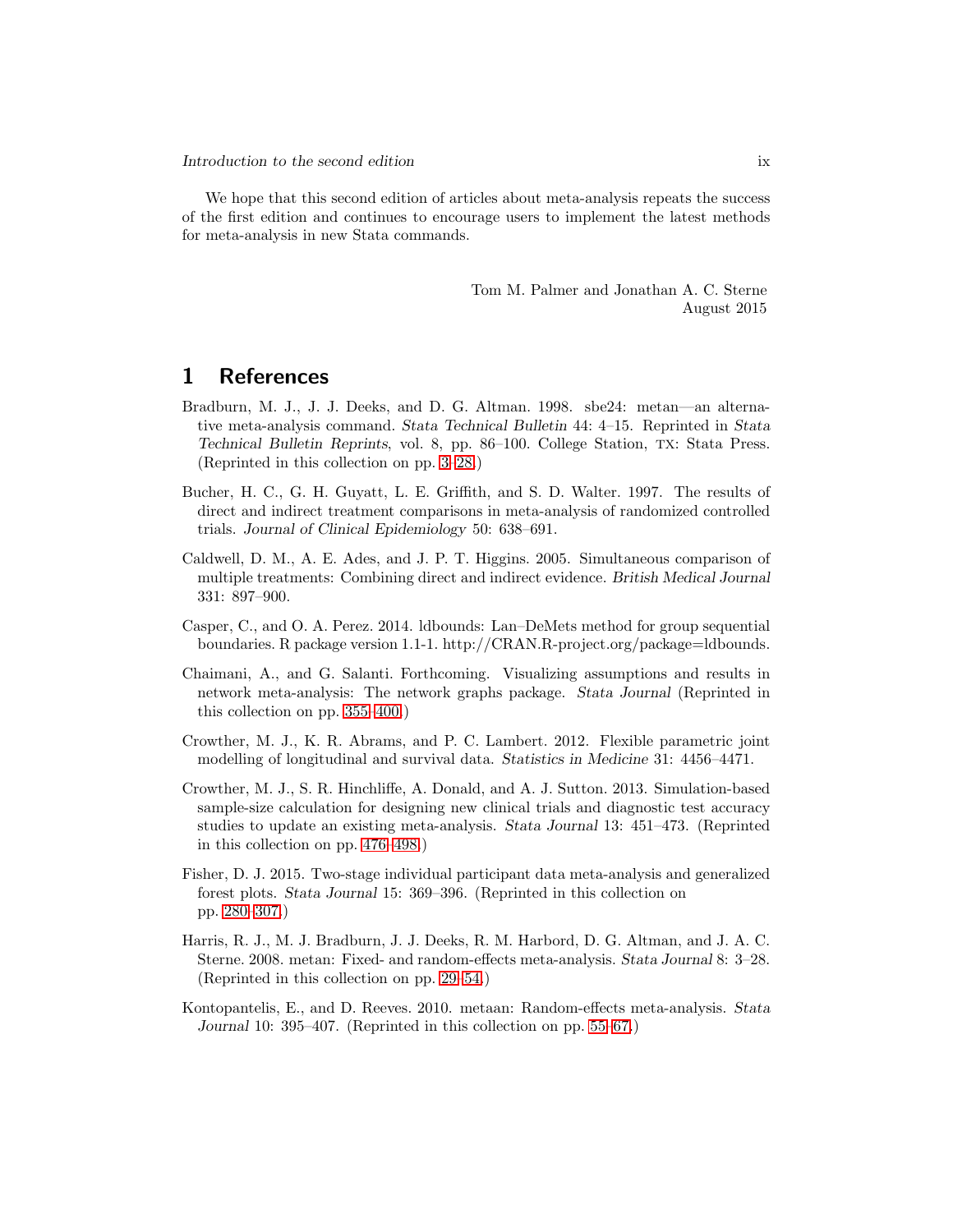(Pages omitted)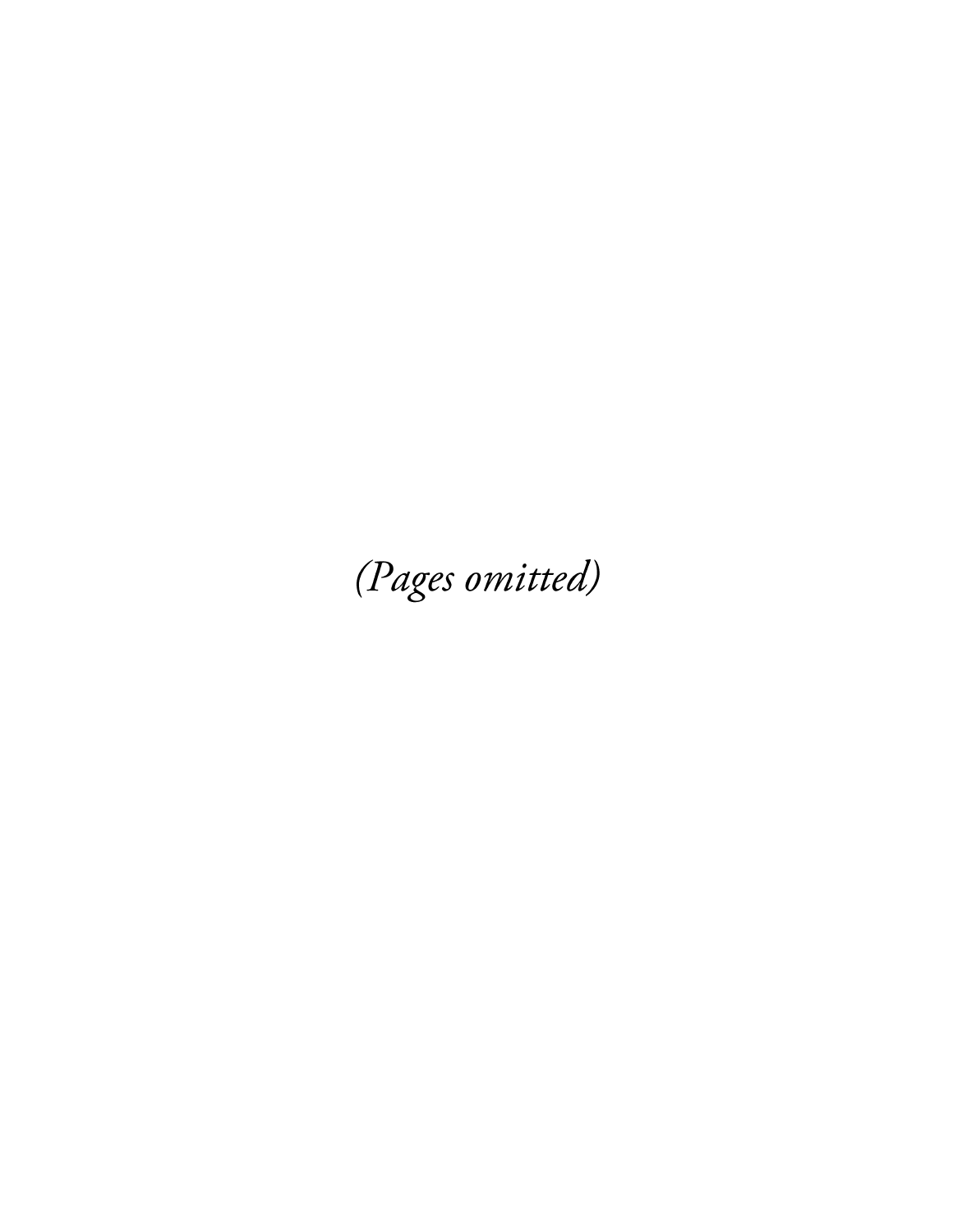The data formats provided by White (Forthcoming) and used by the network package of commands have been adopted by Chaimani et al. (2013) within the package network graphs of graphical commands for network meta-analysis. This article has been updated for the Stata Journal by Chaimani and Salanti (Forthcoming). The package includes commands for assessing the assumptions of the network meta-analysis models including plotting maps of the network (networkplot), plotting the contribution each direct treatment comparison to the network summary estimates (netweight), evaluating inconsistency in each closed loop of the network (ifplot), and plotting comparisonadjusted funnel plots (netfunnel). It also includes commands for viewing the results of network meta-analysis models, including plots of confidence and prediction intervals about summary estimates (intervalplot), plots of ranking probabilities for each treatment (sucra), plots of league tables of all possible pairwise comparisons (netleague, new in the updated article), and additional plots ranking the pairwise treatment comparisons (mdsrank and clusterank).

#### 1 References

- Chaimani, A., J. P. T. Higgins, D. Mavridis, P. Spyridonos, and G. Salanti. 2013. Graphical tools for network meta-analysis in Stata. PLOS ONE 8: e76654.
- Chaimani, A., and G. Salanti. Forthcoming. Visualizing assumptions and results in network meta-analysis: The network graphs package. Stata Journal (Reprinted in this collection on pp. 355–400.)
- Higgins, J. P. T., D. Jackson, J. K. Barrett, G. Lu, A. E. Ades, and I. R. White. 2012. Consistency and inconsistency in network meta-analysis: Concepts and models for multi-arm studies. Research Synthesis Methods 3: 98–110.
- Lu, G., and A. E. Ades. 2006. Assessing evidence inconsistency in mixed treatment comparisons. Journal of the American Statistical Association 101: 447–459.
- Miladinovic, B., A. Chaimani, I. Hozo, and B. Djulbegovic. 2014. Indirect treatment comparison. Stata Journal 14: 76–86. (Reprinted in this collection on pp. 311–320.)
- White, I. R. Forthcoming. Network meta-analysis. Stata Journal (Reprinted in this collection on pp. 321–354.)
- White, I. R., J. K. Barrett, D. Jackson, and J. P. T. Higgins. 2012. Consistency and inconsistency in network meta-analysis: Model estimation using multivariate metaregression. Research Synthesis Methods 3: 111–125.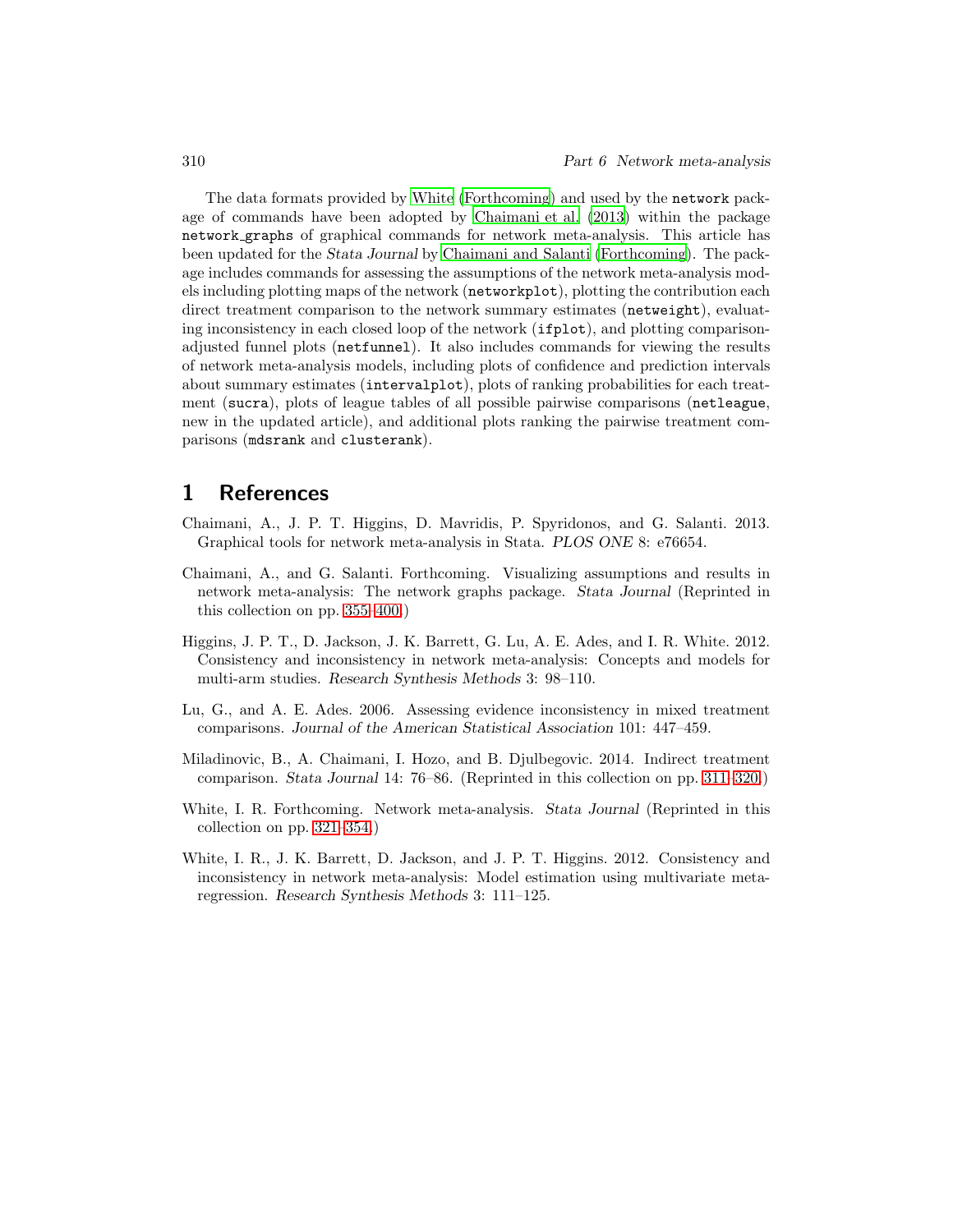## Indirect treatment comparison

Branko Miladinovic Center for Evidence-Based Medicine and Health Outcomes Research University of South Florida Tampa, FL bmiladin@health.usf.edu

Anna Chaimani Department of Hygiene and Epidemiology University of Ioannina School of Medicine Ioannina, Greece achaiman@cc.uoi.gr Iztok Hozo Department of Mathematics Indiana University Northwest Gary, IN ihozo@iun.edu

Benjamin Djulbegovic Center for Evidence-Based Medicine and Health Outcomes Research University of South Florida Tampa, FL bdjulbeg@health.usf.edu

Abstract. This article presents a command, indirect, for the estimation of effects of multiple treatments in the absence of randomized controlled trials for direct comparisons of interventions.

Keywords: st0325, indirect, Bucher, network meta-analysis

#### 1 Introduction

Traditional meta-analyses that combine treatment effects across trials comparing the same interventions have been used in clinical medicine since the 1980s. In the absence of direct comparisons between two interventions, under certain conditions, a network of evidence can be constructed so that interventions may be compared indirectly (Glenny et al. 2005). The methods for indirect treatment comparison can be broadly categorized as frequentist or Bayesian. The frequentist methods are those described by Bucher et al. (1997), Lumley (2002), and White et al. (2012). The main difference between the two is that the former, also known as the adjusted indirect treatment comparison (AITC) method, is intended for situations where there is no direct evidence and comparisons are made pairwise. The Lumley method, like the Bayesian one, combines both direct and indirect comparisons within a total network of evidence. The Bayesian methods are statistically more flexible but computationally intensive and complex. They revolve around the choice of a prior estimate and depend on multiple-chain Monte Carlo simulations for the posterior estimates of treatment effects (Lu and Ades 2004; Caldwell, Ades, and Higgins 2005; Jansen et al. 2008). Interested readers are directed toward a special issue of Research Synthesis Methods for further information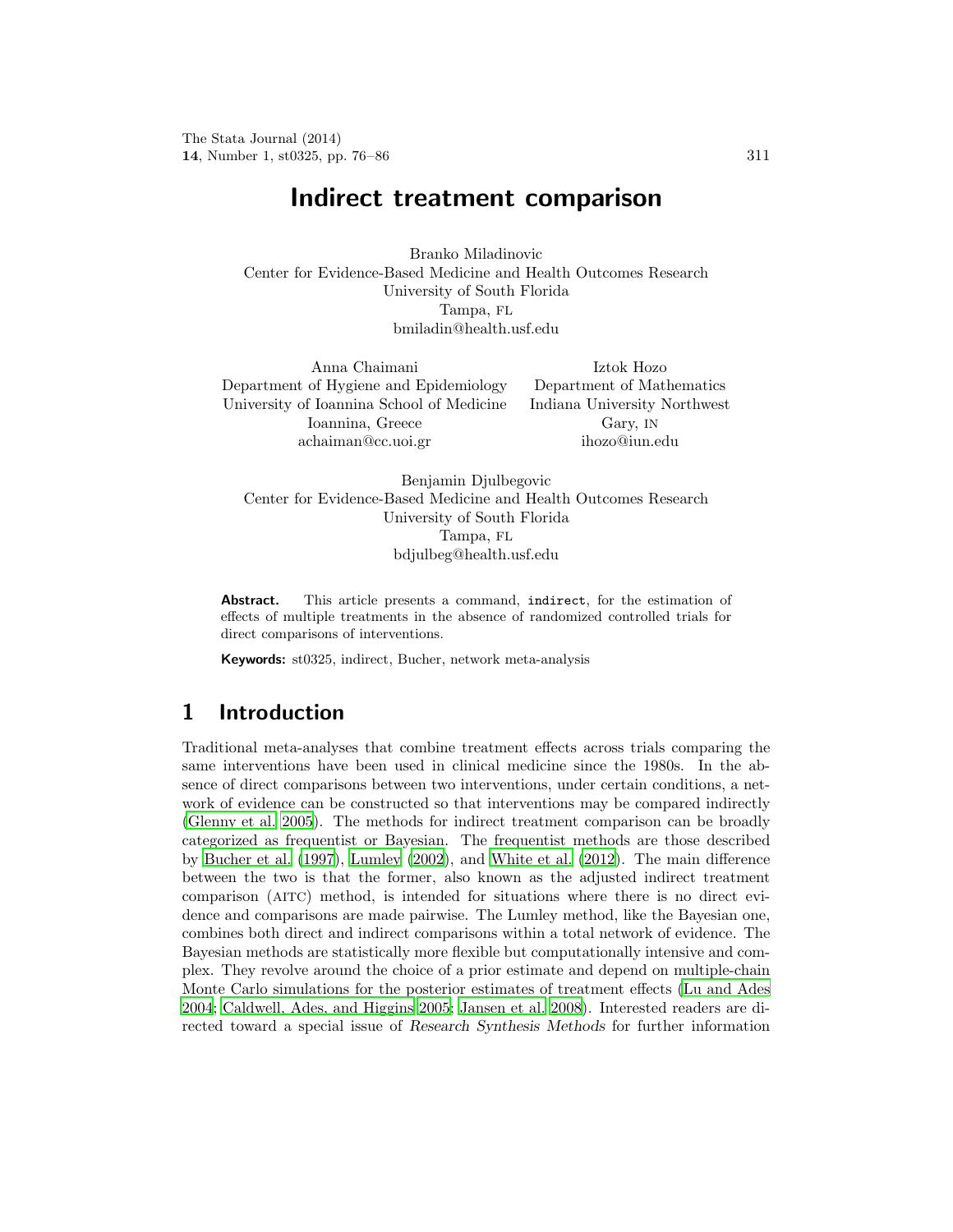(Salanti and Schmid 2012), especially about how network meta-analysis can accommodate more complicated networks in Stata (White et al. 2012; Chaimani et al. 2013). Motivated by AITC's desirability for simple networks, we implemented it as the Stata command indirect.

#### 2 Adjusted indirect treatment comparison

The adjusted indirect method allows for the comparison of two treatments by using information from randomized controlled trials comparing each of the interventions with a common comparator. It assumes that the treatment effectiveness is the same across all trials used in the comparison. Formally and following notation by Wells et al. (2009), given k number of treatments  $T_1, T_2, \ldots, T_k$  such that all consecutive pairs have been compared (T<sub>1</sub> versus T<sub>2</sub>, T<sub>2</sub> versus T<sub>3</sub>, ..., T<sub>k−1</sub> versus T<sub>k</sub>), the indirect  $100(1 - \alpha/2)\%$ confidence interval (CI) estimator of the measure of association  $\hat{A}$  for a pair of treatments  $(T_i, T_{i+1})$  is given by

$$
\sum_{i=1}^{k-1} \widehat{A}_{T_i T_{i+1}} \pm Z_{\frac{\alpha}{2}} \sqrt{\sum_{i=1}^{k-1} \text{Var}\left(\widehat{A}_{T_i T_{i+1}}\right)}
$$

where  $\sum$  $i=1$  $A_{T_i,T_{i+1}}$  is the indirect estimator of treatments  $T_1$  and  $T_k$ . The measure of

association  $\hat{A}$  can be in the form of an odds ratio, a risk ratio, a hazard ratio (HR), a risk difference, or a mean difference. The test statistic for testing the indirect association between treatments  $T_1$  and  $T_k$  for n number of studies used is

$$
\chi_{df=n}^{2} = \frac{\sum_{i=1}^{k-2} \sum_{j=i+1}^{k-1} \left( \sum_{j=1}^{n} W_{T_i T_{i+1},j} \right) \left( \sum_{j=1}^{n} W_{T_j T_{j+1},j} \right) \left( \widehat{A}_{T_i T_{i+1}} - \widehat{A}_{T_j T_{j+1}} \right)^{2}}{\sum_{i=1}^{k-1} \sum_{j=1}^{n} W_{T_i T_{i+1},j}}
$$

where the weight assigned for the jth study evaluating treatments  $(T_i, T_{i+1})$  is defined as

$$
W_{T_i T_{i+1},j} = \left\{ \text{Var}\left(\widehat{A}_{T_i T_{i+1},j}\right) \right\}^{-1}
$$